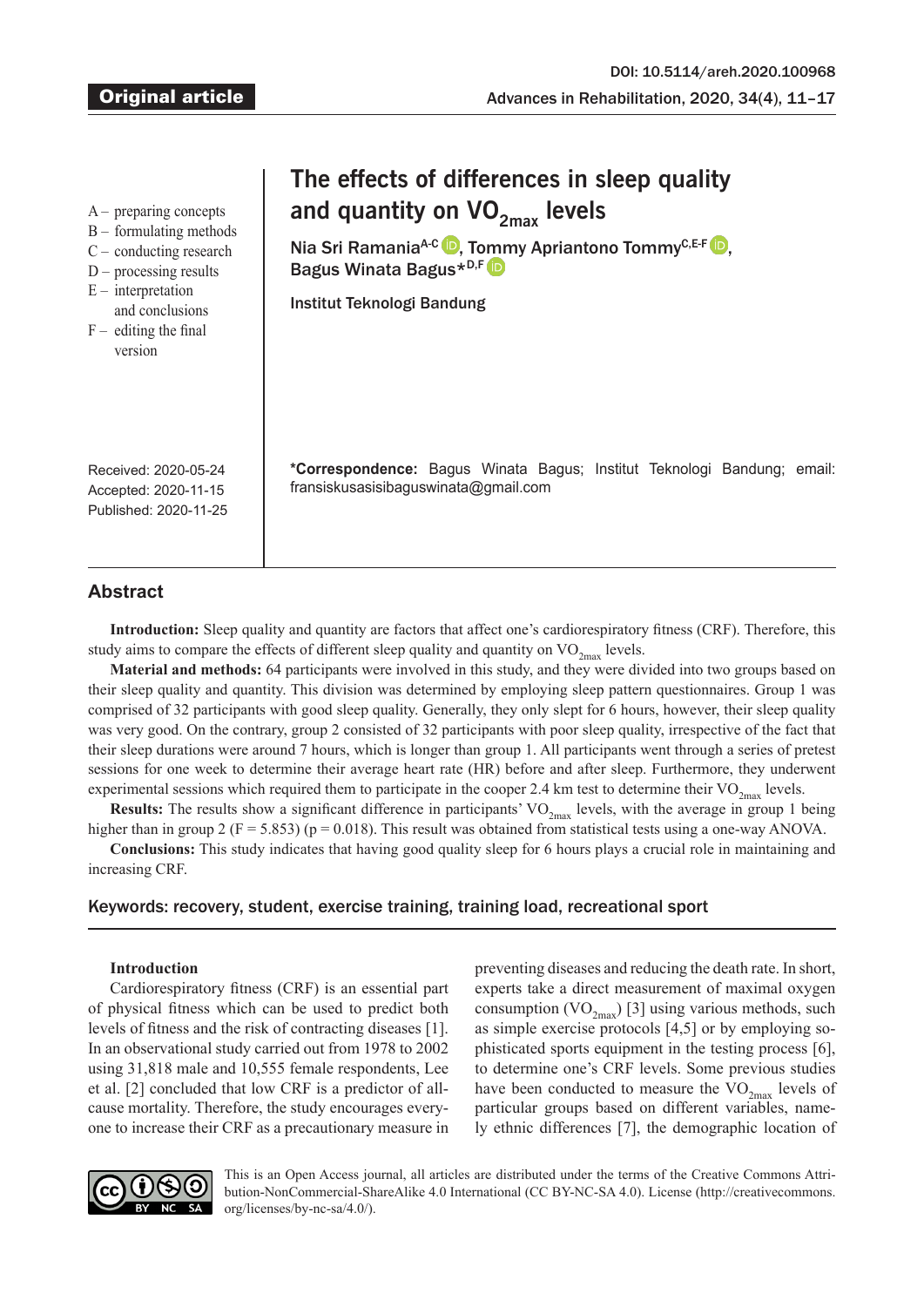a country [8], types of daily activities [9], and anthropometry differences [10]. These studies were carried out to determine the standard of the  $VO_{2max}$  levels in particular groups, which were subsequently used as indicators to analyze the groups' health index [11].

Furthermore, previous studies have shown that physiological and psychological factors such as depression can affect the development of CRF [12]. Moreover, another study also discovered that sleep quality and quantity are two of the factors affecting one's psychology [13]. Based on the above findings, it can easily be concluded that sleep quality and quantity influence cardiorespiratory fitness. This idea is further strengthened by research explaining that sleep is one of the post-exercise recovery (PER) methods performed after carrying out physical activity [14]. This research explains that good sleep quality and quantity can decrease the fatigue index after carrying out exercise.

In this regard, previous studies always focused on the effects of sleep quality and quantity as a recovery method to improve performance [15,16]. Fietze et al. [15], for example, measured the sleep quality and quantity of ballet dancers before they carried out their main performance for 67 days using several measurement parameters such as the Epworth Sleepiness Score (ESS) and the Pittsburgh Sleep Quality Index (PSQI). Fietze et al. concluded that sleep quantity and daytime naps can help maintain and improve performance during the training process.

Studies have not been carried out to explore the effects of differences in sleep quality and quantity on one's CRF levels. Therefore, essential to carry out such a study to provide answers to the following question: "between sleep quality and quantity, which is more important in the process of developing one's CRF?" This study compared the sleep quality and quantity toward the  $VO_{2max}$  levels and concluded that sleep quality has a more crucial role than the quantity in influencing one- 's  $\text{VO}_{2\text{max}}$  levels.

## Materials and methods

#### **Participants**

Participants involved in this study were first-year students from the Bandung Institute of Technology. They were invited to participate via the internet and social media by filling out screening data and sleep pattern questionnaires distributed via Google Forms from January 26th to February 1st, 2020, and assessed using the Consensus Sleep Diary proposed by Carney et al. [17]. On February 2nd, 2020, there were a total of 200 registered participants, however, only those that met the inclusion criteria were allowed to participate in the study. The students that met the inclusion criteria were first-year male students registered at ITB, between 18–19 years old, not athletes, and carrying out sporting or exercising activities at least once a week with a minimum duration of 15 minutes. Furthermore, the inclusion criteria included no history of musculoskeletal injuries in the past three months, nor cardiovascular disease, smoking, mental or physical impairments, or any previous or current intake of psychoactive substances. Participants also had a sleep duration of at least 6 hours per night, according to the recommendations of previous studies conducted by Pagel et al. [18].

In this study, specifically 136 participants were included in the exclusion criteria, namely having a sleep duration of less than 6 hours ( $n = 31$ ), asthma ( $n = 18$ ), a history of mental illness ( $n = 16$ ), a history as an athlete  $(n = 37)$ , or a history of cardiovascular disease  $(n = 34)$ . After selecting the inclusion and exclusion criteria in this study, the participants were selected ( $n = 64$ ). Later they were gathered to receive explanations regarding the procedures and risks in this study. After all the participants had received the explanation they were asked to fill out and sign the informed consent form. The ethics committee approved all procedures of the POLTEK-KES Bandung (04/KEPK/PE/XX/2019) with the research design shown in Figure 1.

#### **Questionnaires**

The questionnaires aimed to determine which participants met the inclusion criteria and the right groups for the participants. The questions were: (1) What is your gender? (2) How old are you? (3) Are you an athlete? If not, do you like to participate in sport/exercise? How long do you exercise for each week? (4) Do you have a history of musculoskeletal injuries in the past three months? (5) Do you have a history of cardiovascular disease? (6) Do you currently smoke or have a history of smoking? (7) Do you have a history of mental illness or psychological disorders?

To determine participants' sleep quality and quantity, this study used a summary of questionnaires in accordance with the following protocols: (1) What time do you try to go to sleep? (2) What time do you start sleeping? (3) What time do you wake up? (4) What time do you get out of bed? (5) How long do you sleep for? (6) What is the level of your sleep quality? (self-reported sleep quality on a 4-point Likert-type scale, where 1 is considered to be very good and 4 is considered to be poor) (7) If your sleep quality is 3 or 4, please comment on what makes your sleep quality poor?

## **Procedure**

All participants were gathered to take part in a familiarization session. This session aimed to classify their sleep patterns based on their quantity and quality of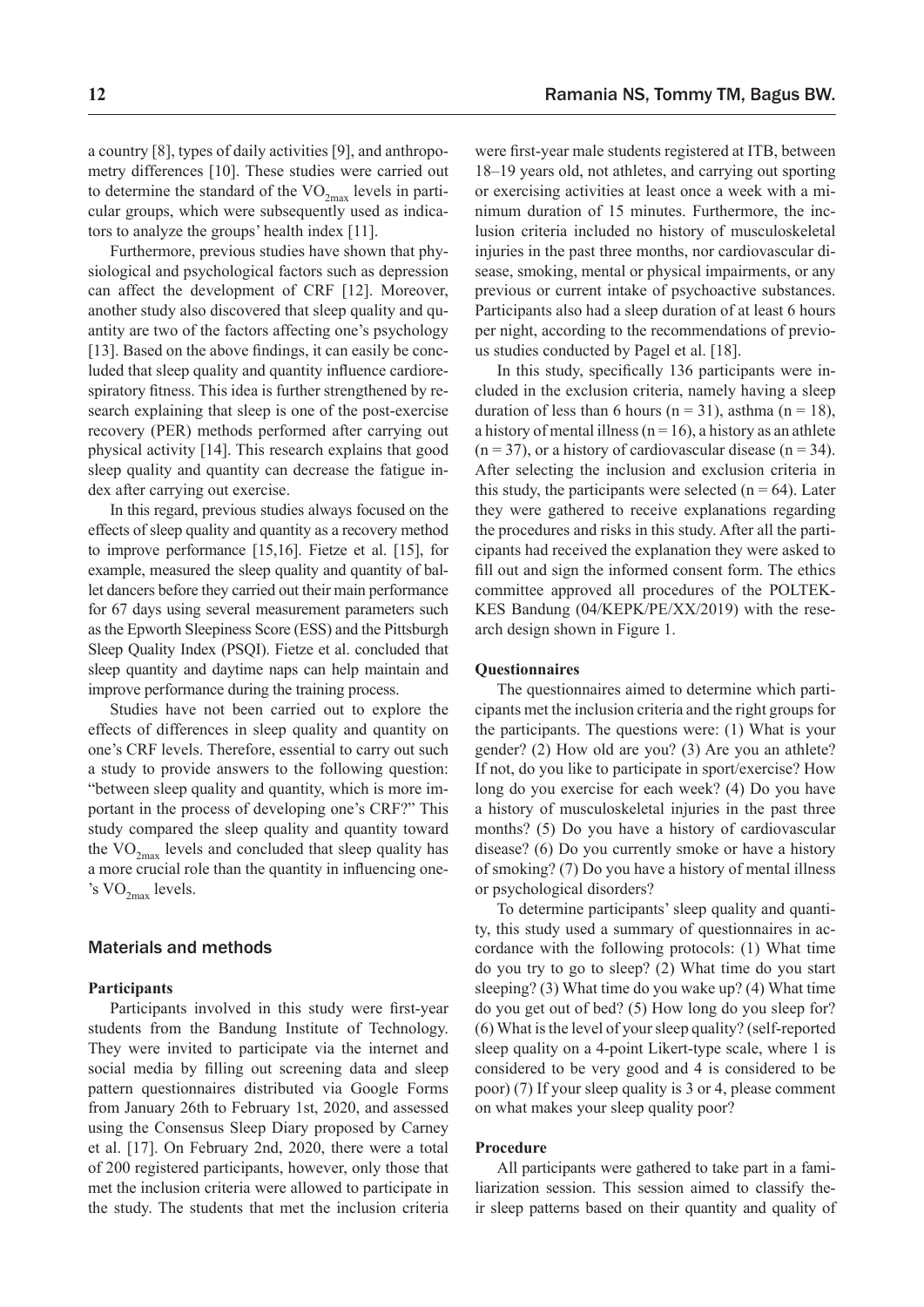

**Fig. 1.** Research designs

sleep and to explain Cooper's 2.4 km run test. This session lasted for a week before the test session began. In order to ascertain the sleep quantity and quality of the selected participants, this study required them to wear an accelerometer (Actigraph) worn on the right wrist for 6 nights. The raw accelerometer data were converted to sleep parameters using the actilife software from the accelerometer. According to the built-in Sadeh scoring algorithm, when plotted on an actigraph, any movement is considered to mean that the subject is "awake" [19]. In actigraphic measurements, several results can be used as a reference in the process of classification into 2 different groups. The results obtained are (1) sleep latency, which is defined as the time between getting into bed and sleep onset; (2) corrected sleep duration, which is defined as the total sleep duration for each participant; (3) sleep efficiency, which is defined as the proportion of actual sleep time during the total time spent in bed.

To determine each participant's sympathovagal balance, a measurement of the average heart rate (HR) as a stress biomarker was carried out in this familiarization session [20]. HR measurement was performed 10 minutes before going to bed and 10 minutes after waking up. All participants wore the Xiaomi Mi Band 4 that is worn on the left wrist. They were required to record and report their HR results to each administrator. Each participant was required to take a photo on their Xiaomi Mi Band 4 screen and notify the administrator as a form of report validation. After the familiarization session, the participants were divided into two groups on the

7th day. Group 1 was comprised of 32 participants with good sleep quality despite sleeping for only 6 hours. On the contrary, group 2 consisted of 32 participants with poor sleep quality despite sleeping for approximately 7 hours, which is longer than in group 1.

The experimental session started on day 8. This session was divided into 2 measurement sessions, namely the anthropometric and the  $VO_{2max}$  measurement sessions. In this session, participants avoided caffeine and alcohol 24 hours before the experimental session started. In the anthropometry test, the participants' body weight and fat percentage were measured using the OMRON HBF-375 Karada Scan Body Composition Scale. The participants were asked to wear minimal clothes without footwear. Their body height was measured using a stadiometer with 0.1cm readability (Seca 214 Portable Stadiometer, Cardinal Health, Ohio, USA) in accordance with standardized procedures. Meanwhile, their body mass index was calculated using the following formula: the ratio of the body mass (kilograms) divided by the body height (meters) squared. After the anthropometry test, all participants went through the  $VO_{2max}$  test. Cooper's 2.4 run test was employed to provide data regarding participants' maximum  $VO_{2max}$  [21]. Meanwhile, their heart rate intensity during the 2.4 run test was monitored using a Polar RS400. The environmental conditions were kept constant at an ambient temperature of 28–30°C and relative humidity of 65–75% over the 2 sessions. During the recovery period, all subjects were allowed to drink mineral water and libitum.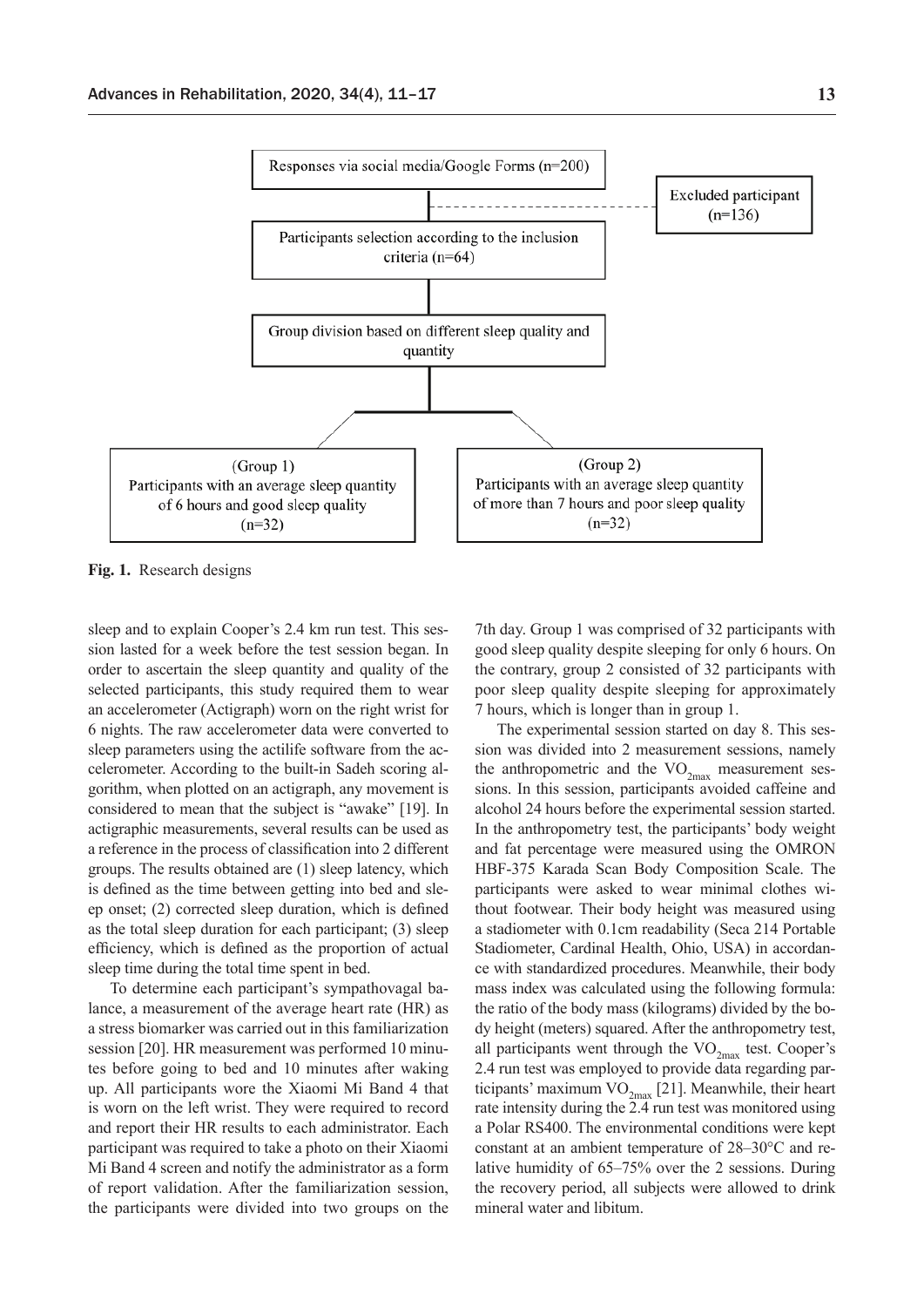## **Statistical analysis**

The values were presented as mean  $\pm$  SD with the normal distribution of the sample examined using the Shapiro-Wilk test. The ANOVA, used as a repeated measurement, was applied for each parameter in groups 1 and 2, followed by calculating the 95% confidence intervals (CI) and percentage changes. Finally, the statistical significance was accepted at the level of  $p < 0.05$ using the SPSS software (V.21.0).

## **Results**

Table 1 shows the average anthropometry value of all participants based on their groups.

**Tab. 1.** Anthropometric characteristics of participants

| Variables     | Group 1<br>$\overline{x}$ ± SD | Group 2<br>$\overline{x}$ ± SD |
|---------------|--------------------------------|--------------------------------|
| Age (years)   | $18.6 \pm (0.48)$              | $18.6 \pm (0.47)$              |
| Weight (kg)   | $70.3 \pm (6.42)$              | $68.31 \pm (5.78)$             |
| Height (cm)   | $175.5 \pm (4.96)$             | $173.5 \pm (4.74)$             |
| BMI $(kg/m2)$ | $22.85 \pm (2.25)$             | $22.67 \pm (1.71)$             |

Table 2 shows the comparison of average HR 10 minutes before and after waking up, the sleep latency, corrected sleep duration, and sleep efficiency in the two groups that were carried out for 6 days in the familiarization session.

Meanwhile, Table 3 shows the average time of the Cooper's test and  $VO_{2<sub>max</sub>}$  of each group, with the results analyzed using the one-way ANOVA.

## **Average HR and sleep latency, duration, and efficiency**

There was no significant difference in the average peak HR between Group 1 and 2 during Cooper's 2.4 km test ( $p = 0.741$ ), as shown in Figure 2.

In the measurement of average HR, ANOVA showed a significant difference in the average HR 10 minutes after waking up between Group 1 and 2 ( $p = 0.001$ ), while there was no significant difference in the average HR before going to sleep in the two groups ( $p = 0.736$ ). These results show that Group 1 had a shorter sleep latency than Group 2 ( $5.5 \pm 0.41$  vs.  $7.2 \pm 1.74$ ; p = 0.044). Meanwhile, ANOVA showed that there were significant differences between the two groups in the measurement of sleep duration ( $p = 0.001$ ), and sleep efficiency  $(p = 0.001)$ , respectively.

**Tab. 2.** Descriptive data on average HR, sleep latency, corrected sleep duration, and sleep efficiency on familiarization session

| Variables                        | Group 1<br>$\overline{x}$ ± SD | Group 2<br>$\overline{x}$ ± SD | $p$ -value |
|----------------------------------|--------------------------------|--------------------------------|------------|
| $HR-pre_1$ (bpm)                 | $66.4 \pm (0.73)$              | $68.5 \pm (1.72)$              | 0.736      |
| $HR-pre, (bpm)$                  | $66.1 \pm (1.74)$              | $73.2 \pm (1.87)$              | 0.001      |
| Sleep latency (min)              | $5.5 \pm (0.41)$               | $7.2 \pm (1.74)$               | 0.044      |
| Corrected sleep duration (hours) | $6.5 \pm (0.39)$               | $8.2 \pm (0.36)$               | 0.000      |
| Sleep efficiency $(\% )$         | $90.5 \pm (1.26)$              | $79.8 \pm (5.19)$              | 0.001      |

HR-pre., average heart rate before sleeping during 6-weeks; HR-pre<sub>3</sub>, average heart rate shortly after waking up during 6-weeks. Statistically significant differences between Group 1 and Group 2 ( $p < 0.05$ ).

| <b>Tab. 3.</b> Effects of sleep quality and quantity toward the $VO_{2max}$ |  |
|-----------------------------------------------------------------------------|--|
|-----------------------------------------------------------------------------|--|

| <b>Variables</b>            | Group 1             | Group 2             | F value | <b>ANOVA</b><br>$p$ -values <sup>(a)</sup> |
|-----------------------------|---------------------|---------------------|---------|--------------------------------------------|
|                             | $\overline{x}$ ± SD | $\overline{x}$ ± SD |         |                                            |
| Cooper test time (min)      | $13.99 \pm 2.47$    | $15.42 \pm 3.02$    | 4.945   | $0.030*$                                   |
| $VO_{2max}(ml/kg/min^{-1})$ | $35.44 \pm 5.78$    | $30.03 \pm 6.10$    | 5.853   | $0.018*$                                   |

\* Statistically significant differences between Group 1 and Group 2 ( $p < 0.05$ ).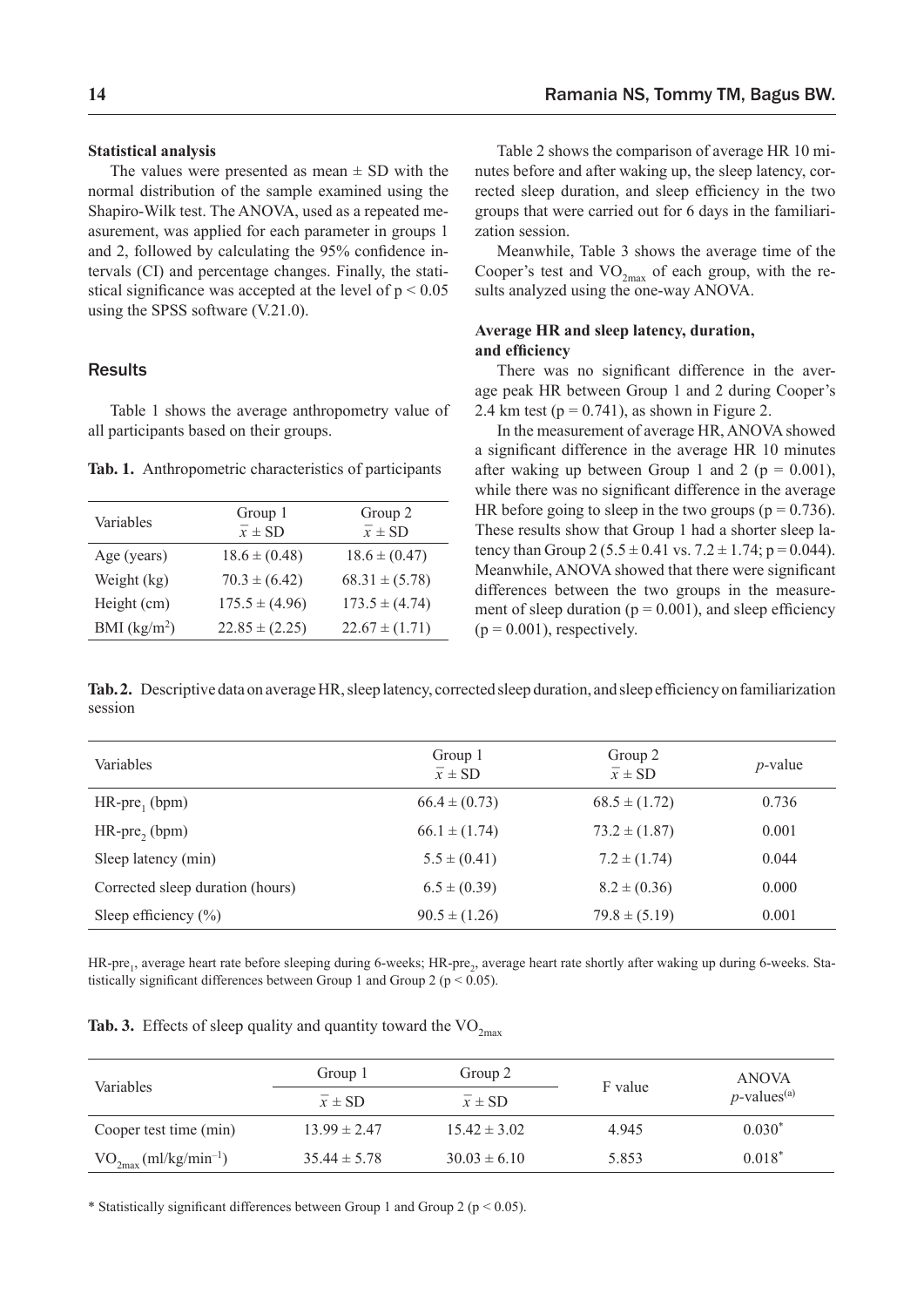

**Fig. 2.** Peak HR among Group 1 and Group 2 during the cooper 2.4 km test

## Cooper time and  $VO_{2max}$

Based on statistical tests using the one-way ANO-VA, the results show some significant differences in the Cooper's test time of groups 1 and 2 ( $F = 4.945$ )  $(p = 0.030)$ . Group 1 had an average of Cooper's test time that was faster than Group 2. Furthermore, the  $VO_{2max}$  results obtained through the Cooper's test time conversion show that Group 1 had an average  $\rm VO_{2max}$ higher than Group 2 (F = 5.853) ( $p = 0.018$ ).

#### **Discussion**

The objective of this study is to compare the effects of sleep quality and quantity on  $VO_{2max}$  levels. Therefore, based on the results, the authors have concluded that an average night sleep of 6 hours with good quality can maintain and develop one's  $VO_{2max}$ , compared to sleeping for more than 7 hours with poor quality. These results are important due to their ability to answer the following questions: "Which one is more important between sleep quality and quantity in CRF development?" Finally, this study asserted that sleep quality plays a more crucial role in CRF development than quantity. However, sleep quality needs to be followed with the quantity standard set by primary care sleep medicine [17], which is a minimum of six hours a day for adults.

In this study, it was shown that Group 1 had a significant difference in average HR 10 minutes after waking up ( $p = 0.001$ ), where Group 1 had a lower average HR (66.1  $\pm$  1.74 bpm) than Group 2 (73.2  $\pm$  1.87). On the other hand, Group 1 had better sleep quality than Group 2. This is indicated through a greater sleep efficiency (90.5  $\pm$  1.26% vs. 79.8  $\pm$  5.19%). Based on these findings, this study supports previous studies that the quality and quantity of sleep affects a person's HR. This is because HR can be used as a stress biomarker. More specifically, the study conducted by Michels et al. [22] concluded that sleep quality is related to an unhealthy heart rate variability outcome, as well as increased stress. In his explanation, sleep quality that causes the percentage of sleep efficiency to be shorter can increase sympathetic activity through higher levels of the catecholamines norepinephrine and epinephrine through activation of the stress system.

The main results in these findings also show that Group 1 had a greater  $VO_{2max}$  than Group 2. Although the authors have had difficulties in getting supporting references, the previous statement based on the literature stating that sleep quality and quantity affect cardiovascular function can be used as the basis for supporting this finding [23,24]. This is very reasonable considering that  $VO_{2max}$  is a parameter for measuring cardiorespiratory fitness (CRF) that can be an independent predictor for an array of health outcomes, especially in knowing one's cardiorespiratory function [24]. Through this finding, this study has clearly proven that good sleep quality with an average sleep efficiency of  $90.5 \pm 1.26\%$  affects cardiorespiratory function, causing higher  $VO_{2max}$  results than the average sleep efficiency of  $79.8 \pm 5.19\%$ .

Hausswirth et al. [25] carried out research to determine the sleep quality of twenty-seven trained male triathletes that performed overload and normal training sessions for 6 weeks. These observations were conducted using a wristwatch actigraphy and concluded that sleep disturbance, which causes poor quality sleep, can disrupt the planned exercise program, thereby increasing overreaching functional problems during highvolume training.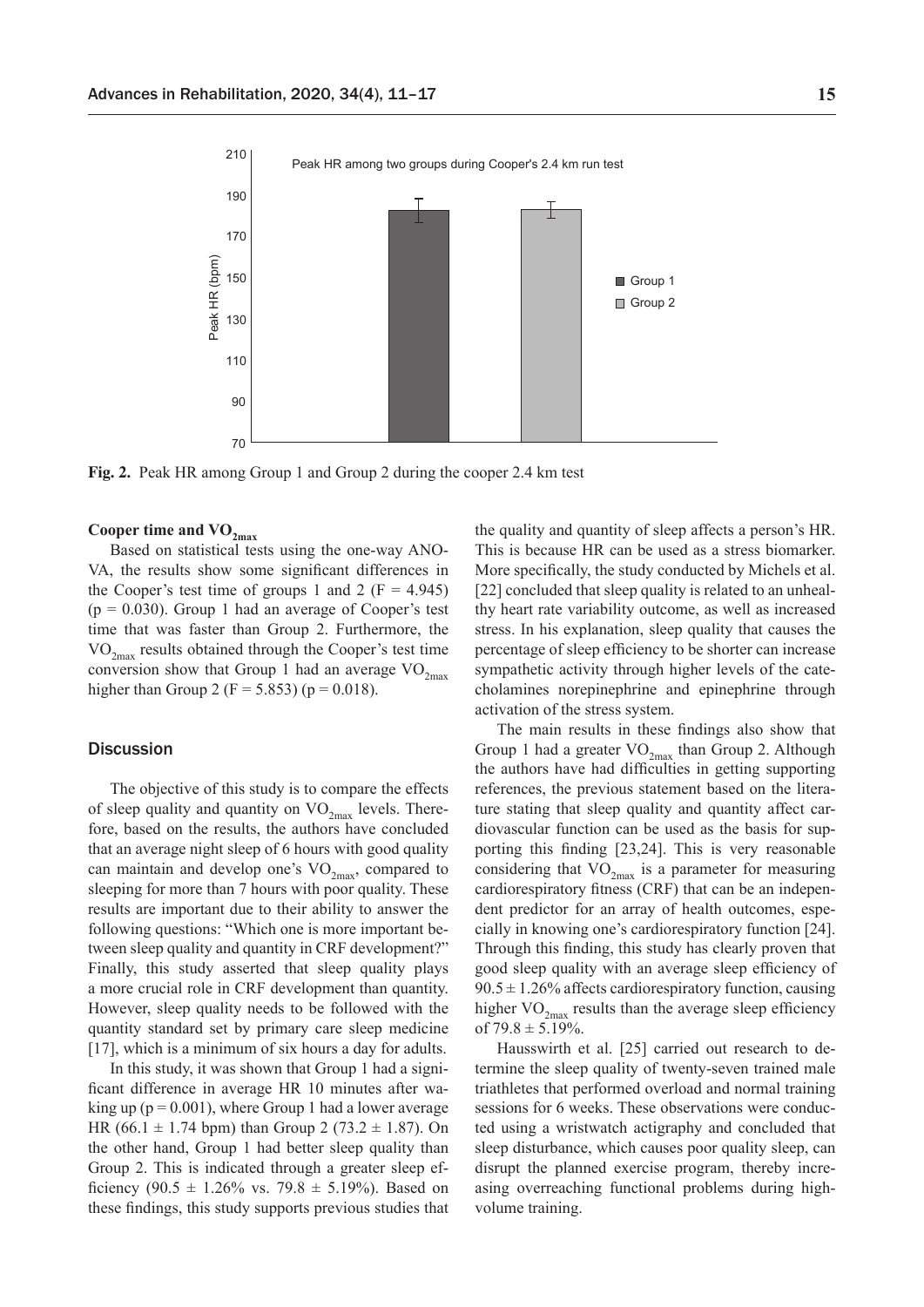Another important finding of this study regards the causes of sleep quality disturbance. The research found that 80% of participants that experience poor sleep quality share the same opinion that the disturbance comes from anxious feelings due to unfinished assignments. This is quite reasonable because the number of assignments given by lecturers to the first-year students of ITB is numerous, thereby leading to a feeling of anxiety.

The above finding regarding students' anxiety due to various assignments that lead to poor sleep quality is in line with a study carried out by Ayala et al. [26]. Ayala examined the sleep quality and quantity of medical students in the US and realized that the first – and second-year students experienced worse sleep quality and quantity than the third- and fourth-year students. This study indicates that the number of assignments influences students' sleep quality and quantity. Furthermore, the study also reveals that third- and fourth-year students tend to be more relaxed because their assignments are fewer as they need to be more focused on their thesis. On the contrary, first- and second-year students tend to be more stressed as they still have numerous assignments assigned by their lecturers.

In addition to the different quantities of assignments, Ayala et al. [26] also stated that psychology plays a significant role in adaptation, which in turn affected the changes in the sleep quality and quantity of the US medical students. Specifically, the study explains that changes from high school to college learning patterns at US medical universities can affect the psychological adaptation cycles which trigger changes in students' sleep cycles.

Although this study differs from the study conducted by Ayala et al. [26] in terms of the types of participants and the university's character, there are some similarities, such as the numerous assignments that burden participants, and the role of psychological adaptation, which changes learning patterns from high school to college. These aspects can possibly lead to negative changes in students' sleep quality and quantity.

Finally, this study encourages all students to pay more attention to and preserve discipline in maintaining good sleep patterns qualitatively and quantitatively. This is important because the results of this study show that an average night's sleep of 6 hours of good quality can maintain and develop one's  $VO_{2max}$ , compared to sleeping for more than 7 hours with poor quality. Furthermore, some limitations are associated with this study, such as the influence of the participants' lifestyles and backgrounds in conducting sport/exercise, which could have affected the results. Therefore, irrespective of the fact that the best efforts were used to determine sample criteria that fit the inclusion criteria, further studies are needed to determine the in-depth observations of participants' backgrounds in carrying out sport/exercise. Meanwhile, the second limitation is associated with the need for more samples to reveal more facts.

## **Conclusion**

In conclusion, this study indicates that sleeping for 6 hours with good quality plays a crucial role in maintaining and developing one's CRF. Practically, the study suggests the need for students to sleep for a minimum of 6 hours daily by paying attention to various psychological or other external factors that can affect their sleep quality.

#### **Funding**

This research received no external funding.

## **Conflicts of interest**

The authors declare no conflict of interest.

#### **Acknowledgments**

The authors are grateful to the Bandung Institute of Technology, specifically to the Department of Sport Science, for their assistance in carrying out this study. This study was not financially supported by any individual, organization, or firm.

## References

- 1. Sloan RA, Haaland BA, Leung C, Padmanabhan U, Koh HC, Zee A. Cross-validation of a non-exercise measure for cardiorespiratory fitness in Singaporean adults. Singapore Med J. 2013 Oct; 54(10): 576-80.
- 2. Lee DC, Sui X, Ortega FB, Kim YS, Chruch TS, Winett RA, et al. Comparisons of leisure-time physical activity and cardiorespiratory fitness as predictors of all-cause mortality in men and women. Br J Sports Med. 2011 May; 45(6): 504-10.
- 3. Kaminsky LA, Arena R, Myers J. Reference standards for cardiorespiratory fitness measured with cardiopulmonary exercise testing: data from the fitness registry and the importance of exercise national database. Mayo Clin Proc. 2015 Nov; 90(11): 1515-23.
- 4. Magiera A, Jagodziński A, Kaczmarczyk K, Wiszomirska I. The level of efficiency of adult women in premature based on analysis of power input and power regulation stress test. Adv Rehab. 2016 Jan; 30(1): 5-10.
- 5. Myers J, Prakash M, Froelicher V, Do D, Partington S, Atwood JE. Exercise capacity and mortality among men referred for exercise testing. N Engl J Med. 2002 Mar; 346(11): 793-801.